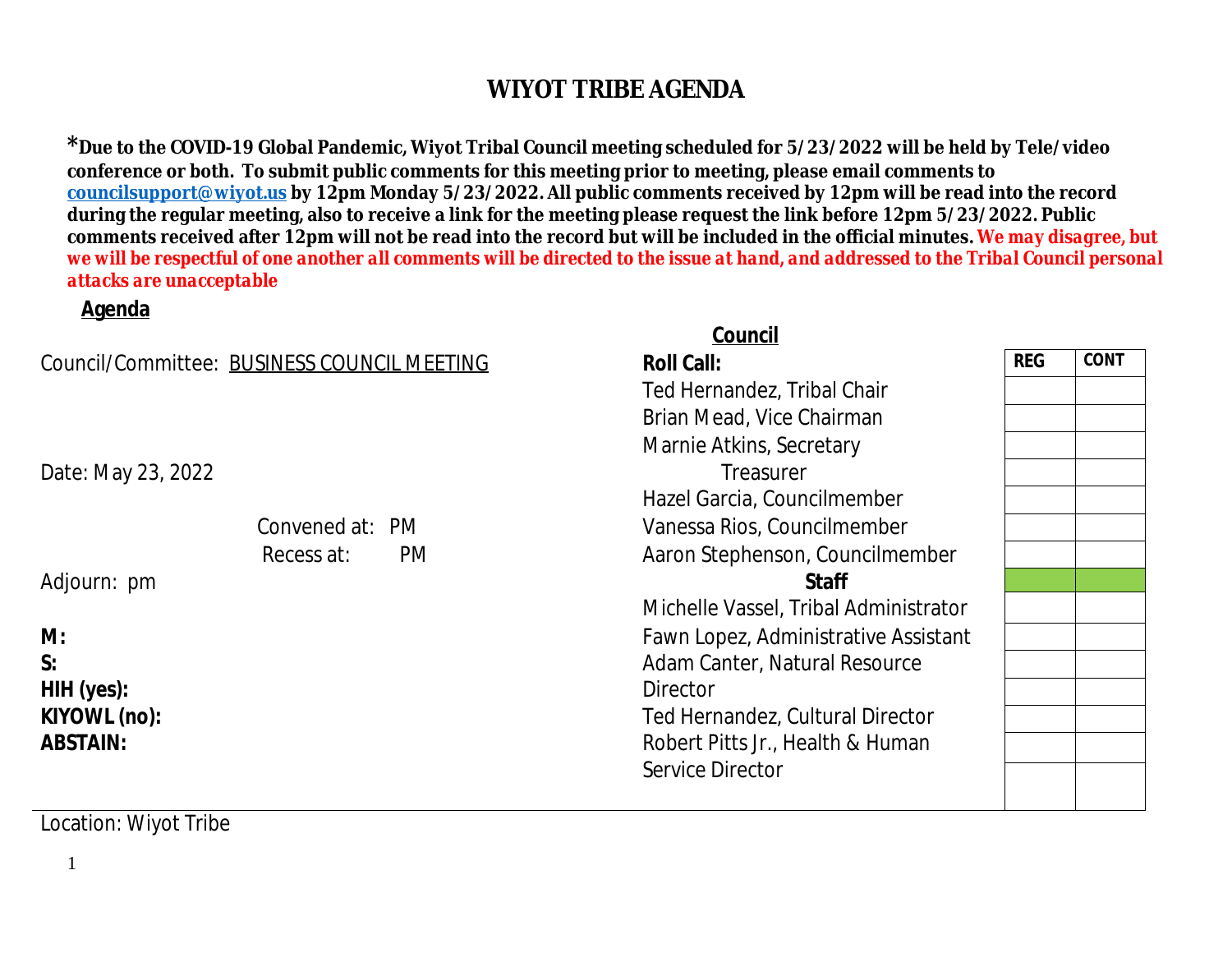### 1000 Wiyot Drive  $\mathsf{L}\mathsf{o}$

|                                                      | Loleta, CA 95551                         |                      |                        |
|------------------------------------------------------|------------------------------------------|----------------------|------------------------|
| Moment of Silence: William Anderson & Vicki Anderson |                                          |                      |                        |
|                                                      | <b>SECTION / AGENDA ITEM</b>             | <b>VOTE (IF ANY)</b> | <b>ACTION (IF ANY)</b> |
| $\mathbf{I}$ .                                       | <b>ROLL CALL</b>                         |                      |                        |
| II.                                                  | <b>APPROVAL OF AGENDA</b>                | M:                   |                        |
|                                                      |                                          | S:                   |                        |
|                                                      |                                          | HIH (yes):           |                        |
|                                                      |                                          | KIYOWL (no):         |                        |
|                                                      |                                          | <b>ABSTAIN:</b>      |                        |
|                                                      |                                          |                      |                        |
| III.                                                 |                                          | M:                   |                        |
|                                                      | <b>CONSENT CALENDAR</b>                  | S:                   |                        |
|                                                      |                                          | HIH (yes):           |                        |
|                                                      | <b>Minutes</b>                           | KIYOWL (no):         |                        |
|                                                      | April 11, 2022                           | <b>ABSTAIN:</b>      |                        |
|                                                      | Phone vote 05-22                         |                      |                        |
|                                                      | <b>Tribal Administrator Report</b>       |                      |                        |
|                                                      | <b>Natural Resources Report</b>          |                      |                        |
|                                                      | <b>Health &amp; Human Service Report</b> |                      |                        |
|                                                      | <b>Cultural Report</b>                   |                      |                        |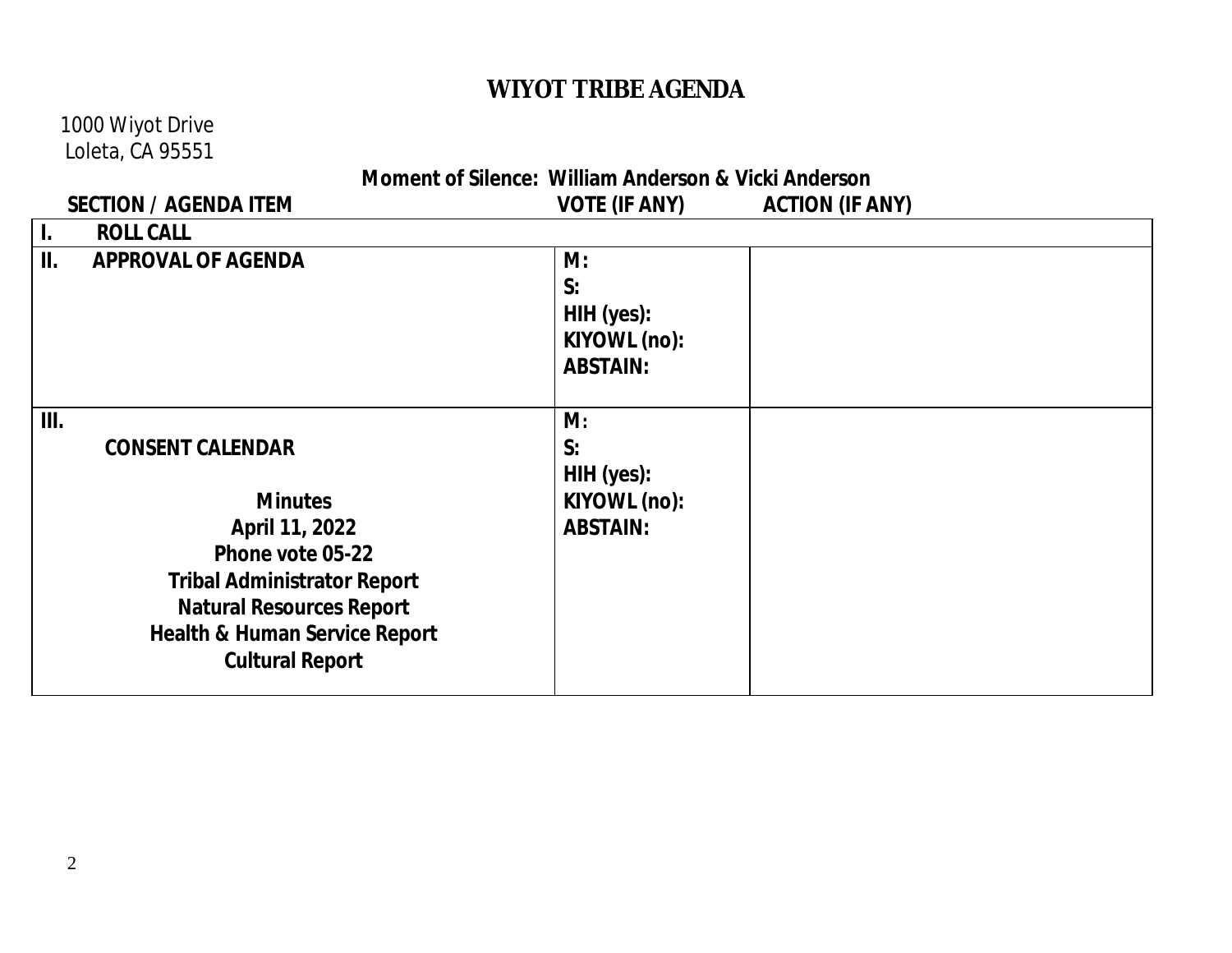*V. Rou Da'louy-PUBLIC FORUM (2-minute limit on presentations)* **1 Fawn Lopez-2. - 3. -**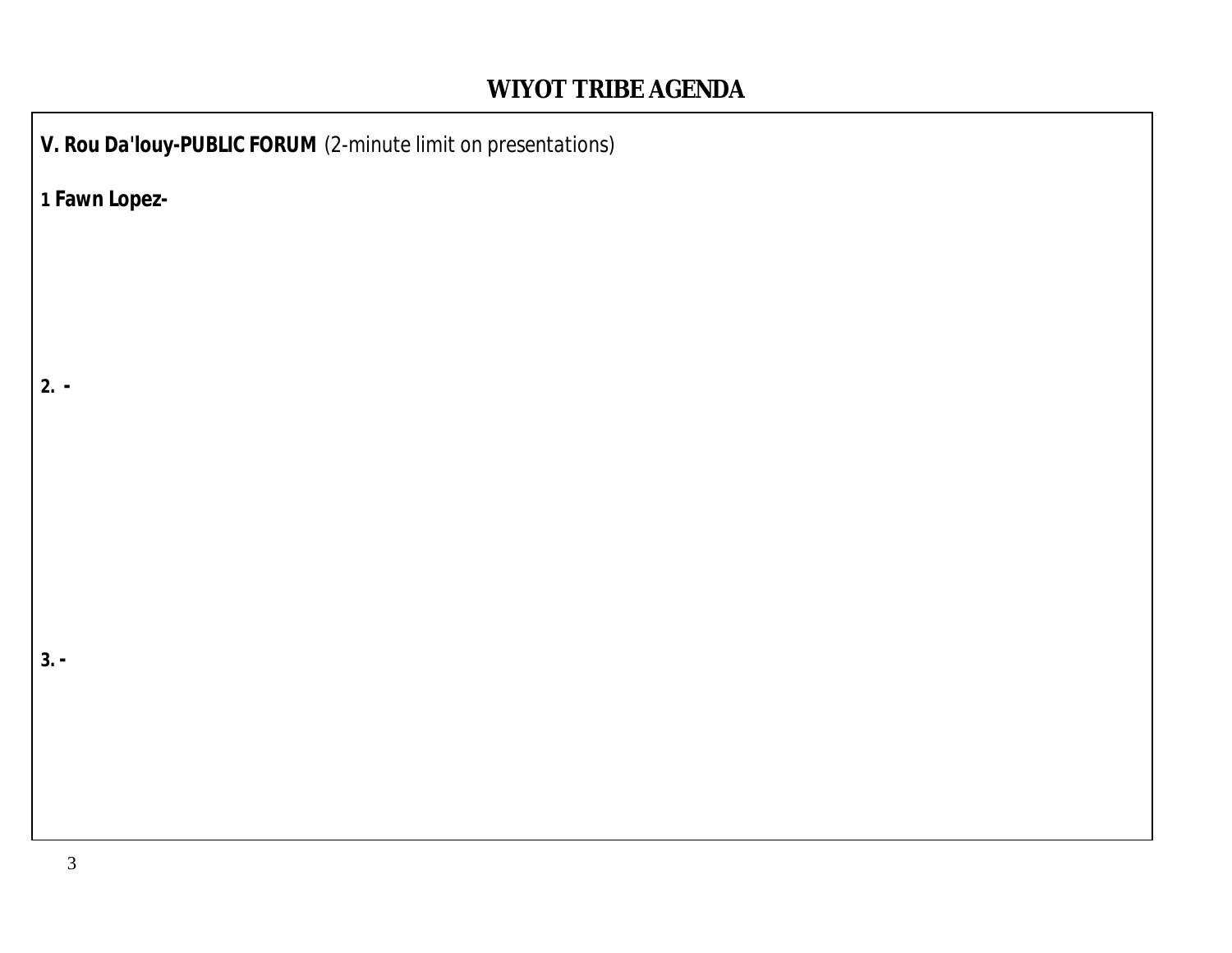| VI.<br><b>ACTION ITEMS</b>                                                                                                                                                                                                                                                                                                                                                                                                                                        | <b>VOTE (IF ANY)</b>                                      | <b>ACTION (IF ANY)</b>                                                                   |
|-------------------------------------------------------------------------------------------------------------------------------------------------------------------------------------------------------------------------------------------------------------------------------------------------------------------------------------------------------------------------------------------------------------------------------------------------------------------|-----------------------------------------------------------|------------------------------------------------------------------------------------------|
| <b>1. Title: Request authorization Resolution 22-10</b><br>Description: MOU between the Tribe and NCIDC for<br><b>Community Services Block Grant</b><br>Cost: \$3,207.00 (Award)<br>Funded by: NCIDC<br>Sub. By: Robert Pitts Jr.                                                                                                                                                                                                                                 | M:<br>S:<br>HIH (yes):<br>KIYOWL (no):<br><b>ABSTAIN:</b> | *MOU-Memorandum of agreement<br>*NCIDC-Northern California Indian<br>Development Council |
| 2. Title: Request to accept applicants for Tsek Houdaqh<br>Parent Committee Margaret Card, Jennifer Boak, Lisa<br><b>Stephenson &amp; Rosario Hernandez</b><br>Description: Tsek Houdagh Parent Committee is to give<br>feedback to the Johnson-O'Malley program, to give feedback<br>on the Child Care Development program, and be the<br>fundraising body for the Youth Activity Program.<br>Cost: \$ N/A<br><b>Funded by: N/A</b><br>Sub. By: Robert Pitts Jr. | M:<br>S:<br>HIH (yes):<br>KIYOWL (no):<br><b>ABSTAIN:</b> |                                                                                          |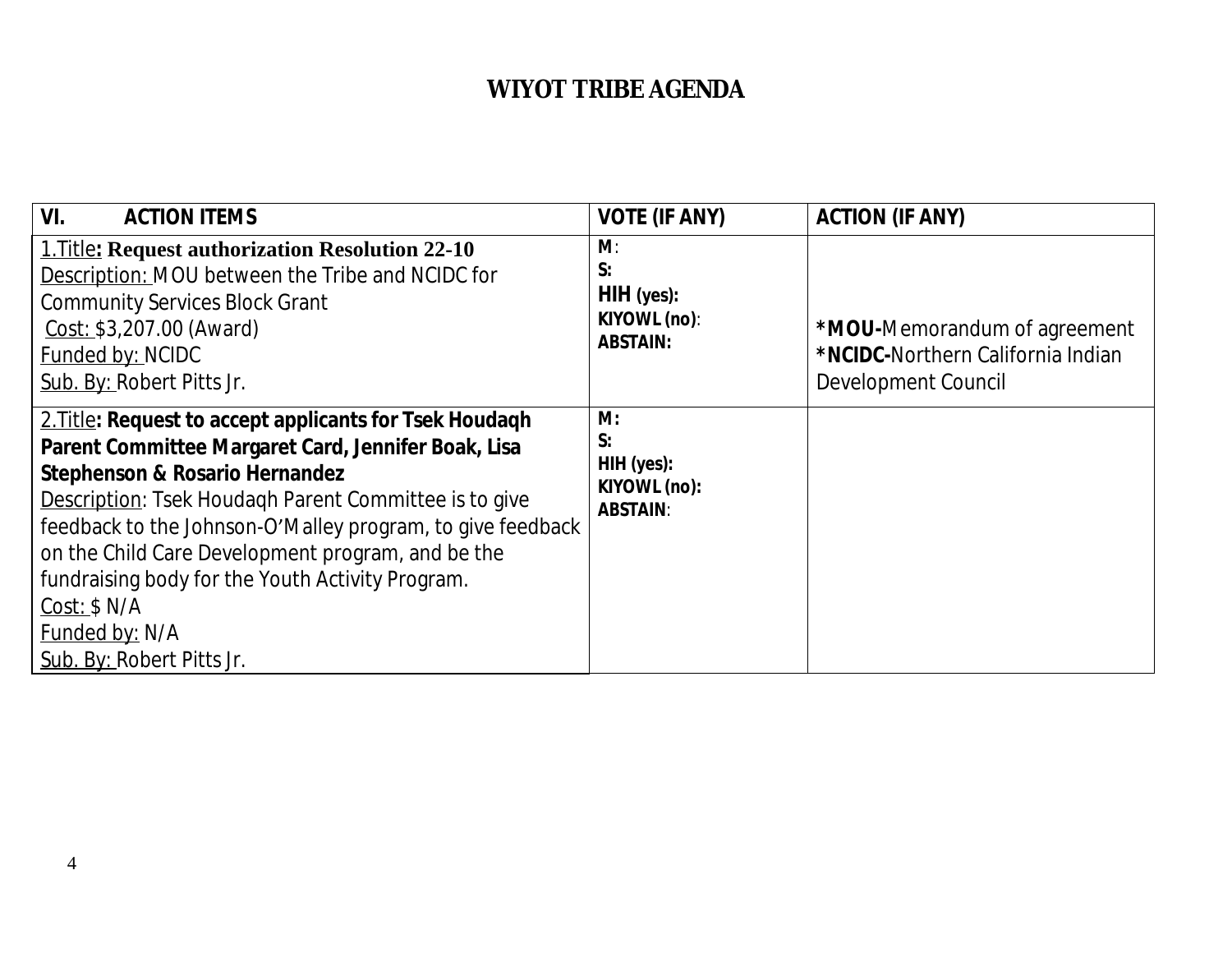| 3. Title: Request authorization Resolution 22-09<br><b>Description:</b> Natural Resources Department to submit a U.S.<br>Fish and Wildlife (USFWS) Tribal Wildlife Grant (TWG) for<br>Pacific Lamprey Monitoring<br>Cost: \$200,000 (Award)<br><b>Funded by: U.S. Fish and Wildlife</b><br>Sub. By: Adam Canter                                                                                                                                  | M:<br>S:<br>HIH (yes):<br>KIYOWL (no):<br><b>ABSTAIN:</b>    |  |
|--------------------------------------------------------------------------------------------------------------------------------------------------------------------------------------------------------------------------------------------------------------------------------------------------------------------------------------------------------------------------------------------------------------------------------------------------|--------------------------------------------------------------|--|
| 4. Title: Request approval to enter a good Neighbor<br>Agreement with the Bureau of Land Management to accept<br>funds for Eel River Climate Resilience Refugia Protection<br><b>Description:</b> Enter a good Neighbor Agreement with the<br><b>Bureau of Land Management</b><br>$Cost:$ \$N/A<br>Funded by: N/A<br>Sub. By: Adam Canter                                                                                                        | $M$ :<br>S:<br>HIH (yes):<br>KIYOWL (no):<br><b>ABSTAIN:</b> |  |
| 5. Title: Request to accept Ocean Protection Council Prop 1<br>Grant Agreement P01-4-07 for the Wiyot Tribe Acquisition<br>of Coastal Property for Cultural and Water Quality<br>Protection and adopt budget<br><b>Description: Wiyot Tribe Acquisition of Coastal Property</b><br>Cost: \$968,000.00 (Award)<br><b>Funded by: State of California - The Natural Resources</b><br><b>Agency/Ocean Protection Council</b><br>Sub. By: Adam Canter | M:<br>S:<br>HIH (yes):<br>KIYOWL (no):<br><b>ABSTAIN:</b>    |  |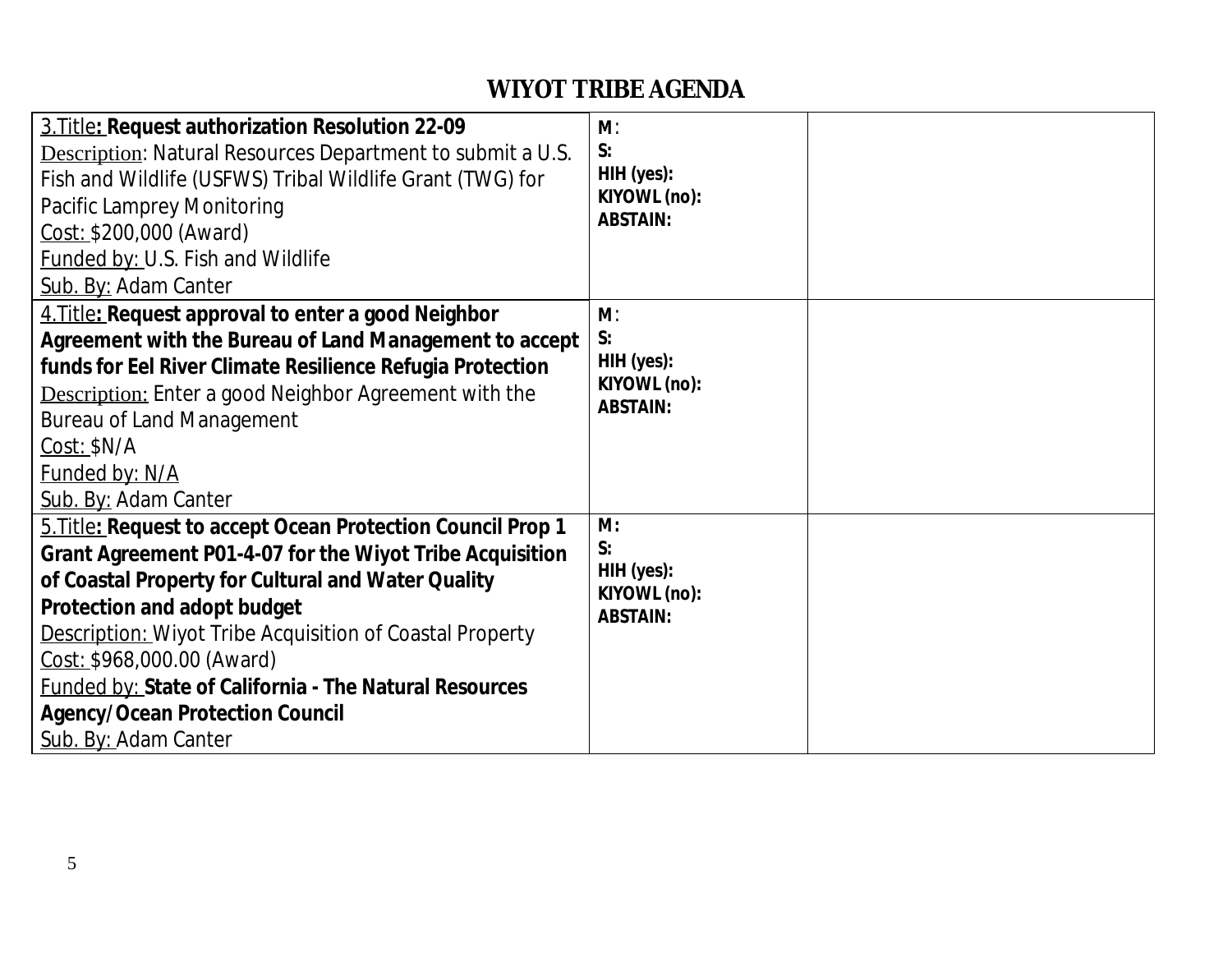| 6. Title: Request to accept OPC Prop 68 Grant Agreement<br>C0875005 for the Wiyot Climate Change Adaptation Plan<br>Phase 1 and adopt budget.<br>Description: Wiyot Climate Adaptation Plan Phase 1<br>Cost: \$250,000.00 (Award)<br><b>Funded by: State of California - The Natural Resources</b><br><b>Agency/Ocean Protection Council</b><br>Sub. By: Adam Canter | M:<br>S:<br>HIH (yes):<br>KIYOWL (no):<br><b>ABSTAIN:</b>  |  |
|----------------------------------------------------------------------------------------------------------------------------------------------------------------------------------------------------------------------------------------------------------------------------------------------------------------------------------------------------------------------|------------------------------------------------------------|--|
| <b>7. Title: Request approval to participate Reconciliation</b><br>Rising multimedia project "The Land Returns" film<br>Description: Multimedia project developed and filmed by<br>Reconciliation Rising. The film, "The Land Returns," is about<br>land return across Indian Country.<br>$Cost:$ \$N/A<br>Funded by: N/A<br>Sub. By: Michelle Vassel                | M:<br>S:<br>HIH (yes):<br>KIYOWL (no):<br><b>ABSTAIN:</b>  |  |
| 8. Title: Request to approve 2022 Business License<br><b>Description: Business License for Mead Enterprise</b><br>$Cost:$ \$N/A<br>Funded by: N/A<br>Sub. By: Michelle Vassel                                                                                                                                                                                        | M:<br>S:<br>$HH$ (yes):<br>KIYOWL (no):<br><b>ABSTAIN:</b> |  |